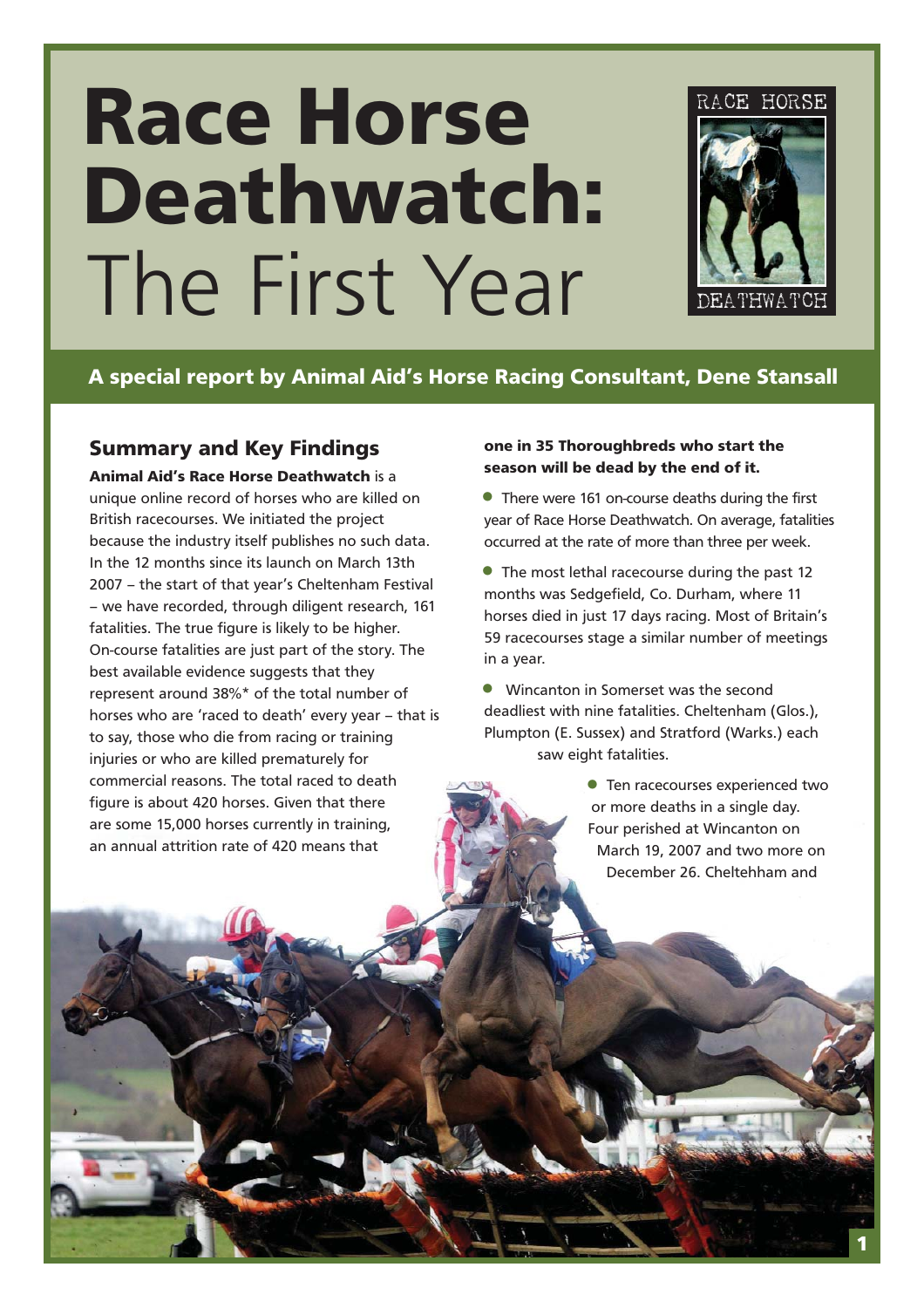Stratford both saw two deaths in one day on two occasions. And there were three deaths in one day at Newton Abbot (Devon), Market Rasen (Lincs) and Ludlow (Shrops).

• Richard Johnson and Tom Scudamore each had seven horses die under them during the year – more than any other jockey. They were followed by Will Kennedy with five.

• Philip Hobbs trained seven of the horses who died – more than any other trainer. Paul Nicholls trained six of the victims.

• Racing over the jumps was very much more dangerous for horses than running on the flat. National Hunt courses accounted for 85 per cent of the year's victims. Seven horses died from racing on the artificial surfaces of All Weather courses.

• Most horses died as a result of leg, neck or back injuries. But 16 collapsed and died – all but one having been entered into a National Hunt event.

•Summer jump races – introduced just a decade ago – killed 15 horses.

• The most dangerous age for a horse was 7. Thirty-one of that age died.

*\* The 38 per cent figure is derived from Animal Aid's earlier detailed research of deaths both on-course and off-course. A key report is that which focused on NH fatalities during the 1999/2000 season. Mortality data for Flat race horses – again both on- and off-course – were collated by Animal Aid for the 2000 Flat season. Both reports, and subsequent research, bear out the 38 per cent /62 per cent relationship between on- and off-course deaths.*

## **Introduction**

#### **Animal Aid's Race Horse Deathwatch**

**www.horsedeathwatch.com** is an interactive website that records detailed information relating to on-course equine fatalities. As well as naming the horse victims, it also specifies the jockeys involved, the course where the fatality occurred, the condition of the ground, the cause of death, the age and rating of the horse, and other relevant information.

**Little Brick**, who broke a shoulder and was destroyed at the 2007 Cheltenham Festival, was the first Deathwatch entry. He was one of 23 horses in the crowded 3 mile-plus race. He had never been tested on a course as difficult as Cheltenham's and had recently returned from a racecourse absence of 490 days. There is a question as to whether his absence was caused by injury and whether he was still suffering its effects. The final entry of the first year of Deathwatch was **Earl Compton**. He had been raced five times in just 17 days when he broke a leg at Southwell All Weather course in Nottinghamshire. In fact, he had been worked hard – having been entered into a race roughly once a week – ever since his new owner/trainer, Stef Liddiard, began racing him in December 2007.

The alarmingly high number of horses killed around the country goes beyond previous estimates made by Animal Aid and puts pressure on the British Horseracing Authority (BHA) to take action. The BHA has resolutely failed to put into the public domain the numbers of horses killed on- and offcourse, while dismissing those fatalities who do

*The alarmingly high number of horses killed around the country goes beyond previous estimates made by Animal Aid and puts pressure on the British Horseracing Authority (BHA) to take action.*

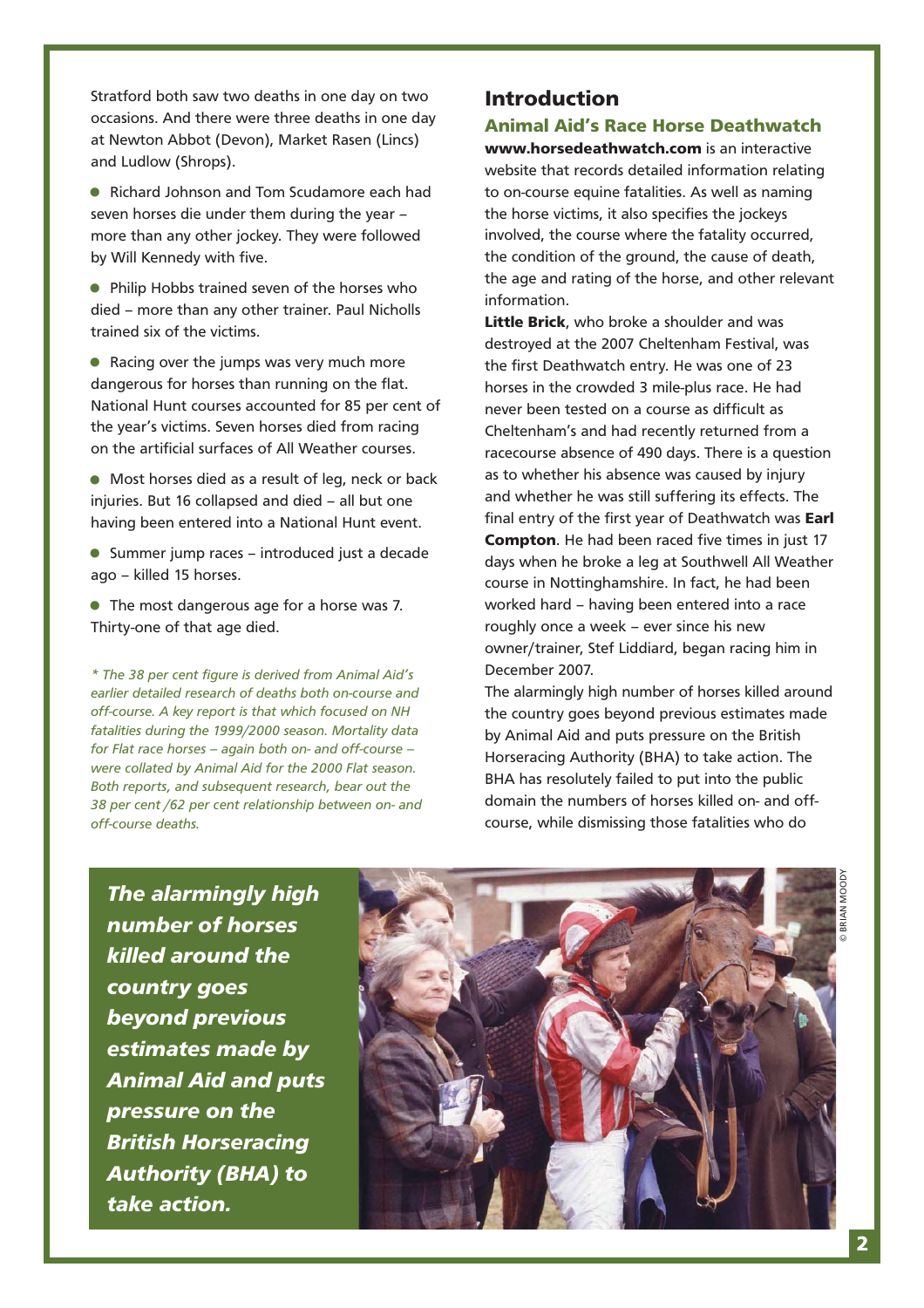make the news as accidental or unexplained. Animal Aid's previous calculations suggested a figure of 375 horses raced to death every year – these being animals from the 'in-training' pool of active horses who die from injuries incurred from racing or whilst training, or who are killed for commercial reasons. The best evidence suggests that 38 per cent of these fatalities result from racing itself. Bearing in mind this percentage, the first year's Deathwatch returns (showing 161 oncourse fatalities) mean that the annual raced to death figure is around 420 rather than 375. This figure translates into 2.9 per cent of the 15,000 horses in training. Or to put it at its most stark: around 1 in 35 of the horses who start the season will be dead by the end of it. The attrition rate for horses racing over the jumps is considerably higher – about 1 in 27 horses dead. This is because 85 per cent of racing deaths occur on National Hunt courses.

## **Sources of Data**

The data for Race Horse Deathwatch have been obtained from numerous sources, including the official racing returns printed by *Raceform*/*Racing Post*; communication with racecourse officials,



*...around 1 in 35 of the horses who start the season will be dead by the end of it.*

trainers and journalists; and reports from members of the public and race-goers whose information has been verified by recognised industry personnel.

#### **Courses**

There are 59 British racecourses and 45 of these recorded at least one death. Race horse fatalities occurred in all racing disciplines: National Hunt (NH), Turf Flat and All Weather Flat (AW). Many racecourses facilitate racing on both the Flat and National Hunt and some on All Weather surfaces, too. At Ascot, there were Flat and NH fatalities, while at Lingfield, there were deaths on the Flat, NH and AW surfaces.

There was a significant variation in the death figures, indicating serious problems at a number of courses. These include Sedgefield, Wincanton, Cheltenham, Plumpton, Stratford, Fontwell, Market Rasen and Uttoxeter. All are National Hunt courses and had five or more deaths.

Looking at All Weather course deaths, there were three on each of the Polytrack surfaces at Wolverhampton and Lingfield. One horse perished on Southwell's Fibresand track.

Of the Flat racecourses, Bath had the worst record, with three deaths.

## **Obstacles and Racing Surfaces**

By far the most significant welfare problems arise from National Hunt racing, where horses jump Hurdle and Fence obstacles. As we've seen, NH courses are responsible for approximately 85 per cent of all the fatalities.

Taking this further, Hurdles and Fences account for roughly an equal number of deaths and, in turn, experienced Thoroughbreds die at the same rate as Novice horses.

The majority of the NH deaths followed falls that caused broken legs, necks and backs. Some of the victims died instantly but most suffered until their destruction by racecourse vets. A smaller number of injured horses were removed from the course to racecourse stables, horse hospitals or their training yards, where they were subsequently destroyed. The majority of falls occurred in the latter stages of races, when the horses were being pushed for a challenge or were tiring badly.

Some obstacles produce a particularly large number of fallers and fatalities, as borne out by historical data. A good example is the much discussed 14th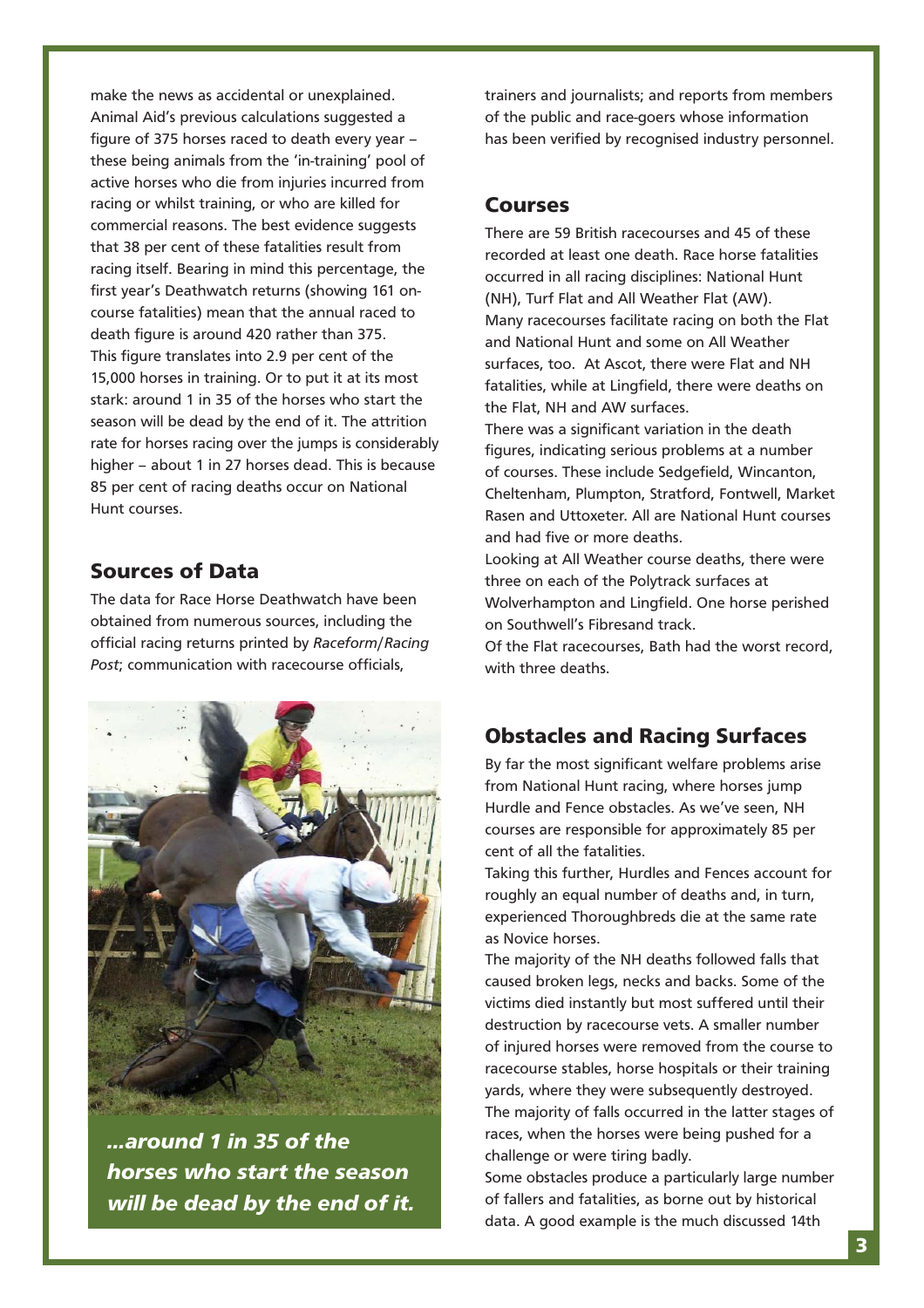

Fence of Cheltenham's Old Course. Another is the infamous Becher's Brook at Aintree, which remains lethal despite the introduction of highly publicised 'improvements'.

There was a clear trend of taking horses from the Flat arena and sending them Hurdling. Equally, inexperienced Hurdlers were sent Chasing, with sometimes fatal consequences. It is hard to imagine a young Flat horse being schooled successfully for a competitive Hurdle race within weeks of running on the Flat. This is illustrated by the case of **North Fleet**, a 4-year-old gelding who was killed in his first Hurdle event.

Whether entered into NH or Flat racing, horses are vulnerable if they lack experience and competence. Forty-seven horses who died during the past year had no official rating for the discipline in which they were racing. Whilst the majority of the 47 were Novices, as would be expected, the question must be asked: did these victims have the ability to compete in the races in which they were forced to take part? Once a Flat horse gets a rating, however, it is the middle rather than the lowest ranked Thoroughbreds who feature most prominently in Deathwatch. This runs contrary to the common industry assumption that horses rated below 45 are more likely to break down whilst racing. Despite this, the BHA is considering emulating Irish racing and barring the below 45's from competing, on the assumption that they are of too poor a quality to race. The ground conditions on which the NH deaths occurred ranged from Firm to Heavy. While this is

problematic in terms of assessing if there were contributing factors associated with specific 'going' conditions, it is well recognised that Firm surfaces cause jarring, which can lead to trauma-related injuries that often result in horses breaking down whilst racing. A Heavy surface can produce a similar outcome.

Flat horses also died on various turf ground conditions, with more than 50 per cent of deaths occurring on Good/Firm and Firm ground. However, 2-year-old **Alpen Adventure** was destroyed after racing on Heavy Ground at Beverley; he had stumbled and was pulled up. All Weather racing accounted for seven horse deaths. The Polytrack left-handed courses of Wolverhampton and Lingfield each claimed three horses, whilst right-handed Kempton claimed none. Southwell, which stages races on a Fibresand surface, recorded one death. Some will explain the disparity by noting that Southwell and Kempton had fewer races than both Wolverhampton and Lingfield. Against that is the fact that Lingfield also claimed victims on their turf Flat and NH courses, giving them a total of eight deaths.

## **Horses Pushed to their Limits**

A total of 16 horses died as a result of heart attacks or internal haemorrhages. This would indicate that horses are being pushed beyond their physical capabilities – the term 'raced to death' being a fair description of what transpired.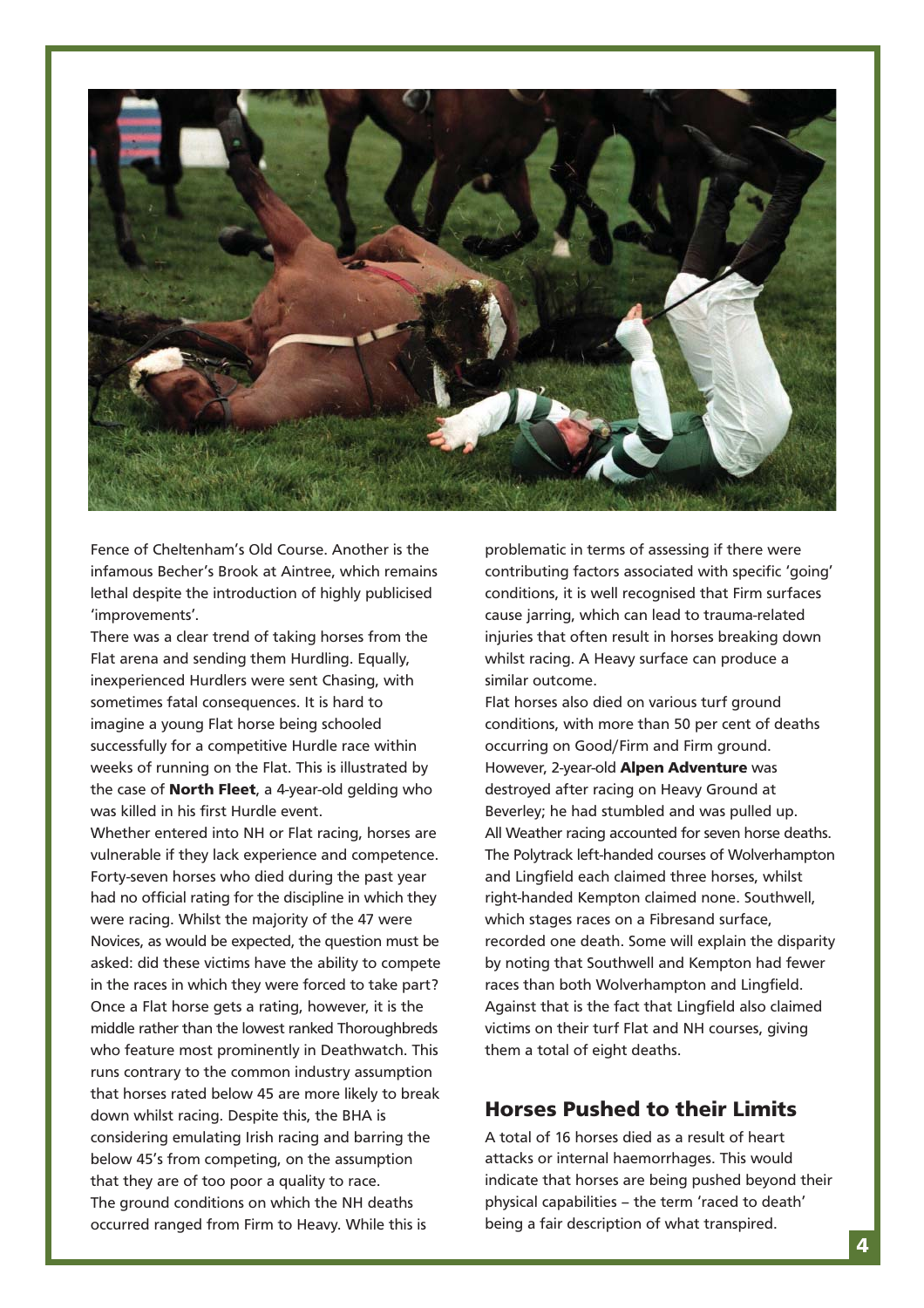Because 15 of the 16 'Collapsed and Died' victims were racing over the jumps, we can draw an obvious conclusion that NH events put greater pressure on the circulatory system and – because NH races are over longer distances than those on the Flat – they will exhaust horses over a longer period. Around one-third of the horses who collapsed did so after completing their races. Some actually won or were placed. Two of the three oldest horses who perished on-course during the past 12 months were Collapsed and Died victims. They were **Mighty Fine**, aged 13 and 15-year-old **Wot No Cash**.

**Animal Aid has selected four horses who are representative of the majority of those who died in the past year. They were not high-flyers who received reams of racing news coverage, but the 'bread and butter' of the industry who keep the bookies well fed. Their tragic stories are briefly told.** 

*Lochanee (IRE) was a brown 7-year-old gelding who died at Sedgefield on the 17th November 2007. He had been born in Ireland in June 2000 and, in 2006, was bought cheaply at Ascot bloodstock sales to be an owner/trained horse at a small racing yard. His record showed that he had struggled terribly in all of his previous six races, pulling up well before the finish in four of them. He showed absolutely no ability to meet the demands of being a 'race horse' – he was, unfortunately, a complete 'no-hoper'. Starting the 2.05 race at odds of 250/1 against, he had little chance of ever winning this lowly-rated Chase event for horses, who, like him, had never won before. He had to compete by jumping 16 fences over a distance of two-and-a-half miles on a fast racing surface. He chased behind the leading horses for just over a mile then dropped right out of contention but the jockey continued before finally pulling him up three fences from the finish. Lochanee then collapsed and died.* 

*11-year-old mare, Priests Bridge (IRE), became a statistic of 2007's worst day of racing when she was one of four horses killed at Somerset racecourse, Wincanton. Entered into a Novice Chase with five other runners, Priests Bridge was having her first race for three-and-a-half years – the lay-off having been caused by an injury. During her period away from racing, the mare was used for breeding and gave birth before returning to*



*...it is well recognised that Firm surfaces cause jarring, which can lead to traumarelated injuries that often result in horses breaking down whilst racing.*

*training. At an age when most horses are being considered for retirement, Priests Bridge was forced to earn her keep once more. She was entered for a race at Towcester, a month before her fatal run, but was withdrawn shortly before the start with a vet's certificate. What is more, the decision to run the horse at Wincanton in her first ever Chase, with a jockey who had never ridden the horse in a race, was poor judgement to say the least. It turned out that the jockey concerned, Tom Scudamore, went on to have six more of his mounts die. The start of the 3.30 race was delayed by 37 minutes, due to the destruction and removal of the bodies of two horses – Stars In His Eyes and Warlord – from the previous event. The stress of the delay must have affected all the runners and, once the race did get underway, Priests Bridge took a dreadful fall at the second fence and broke her neck.*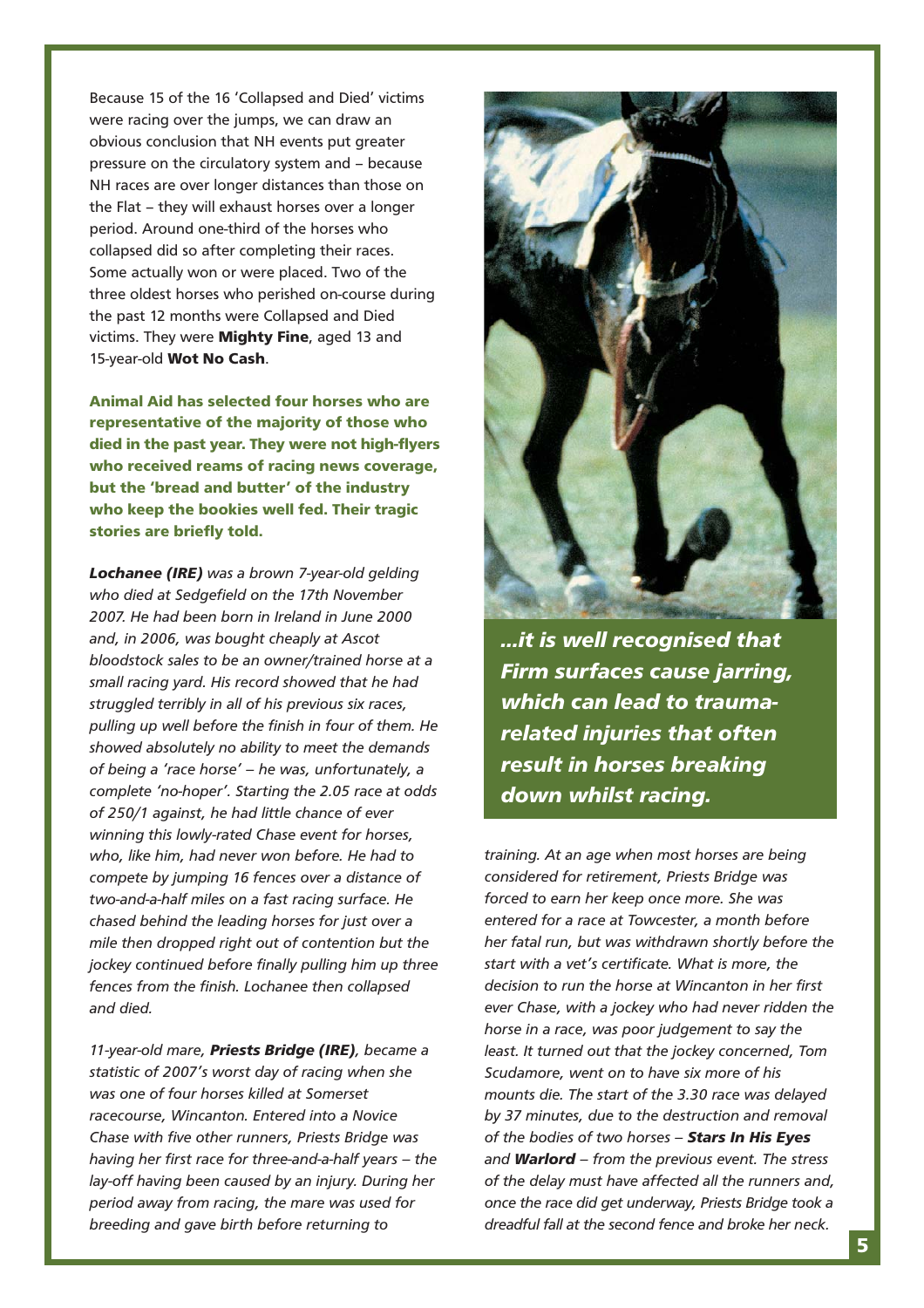*Mighty Fine is a tragic example of a horse who was exploited for his ability to win races. By the age of 13, nearly all horses who have survived the hazardous life of racing have been retired, but not so for this grey gelding. He was bought on the 6th June 2007 for £5,000, having taken part in a Selling Race – an event in which all the horses taking part must be offered for sale. Trainer Paul Blockley wasted no time in getting the most out of his purchase for new owners, Cahill, Downs, Allen and Thomas. But 55 days after the bargain buy and with winnings of more than £20,000 from four races won and a second place, Mighty Fine was dead. In his final race he jumped 18 fences and ran 3 miles, leading the other ten horses throughout. In the final 100 yards, he tired badly but held on to win. Moments later he collapsed and died. The horse's previous owners accused Blockley of abusing Mighty Fine. Ken Slack told the Racing Post (03/08/2007): 'We were disappointed to see the old horse run into the ground the way he was. We'd had Mighty Fine since he was a yearling and he'd become something of a family pet, so it was very sad for us when we lost him [at the Selling Race]. Blockley called Slack's comments 'sour grapes'. And it can be noted that Mighty Fine's*



*previous owners were not compelled to enter him into the Selling Race and thereby be forced to yield him up to whoever offered the highest bid.*

*Tom The Piper had his first and last race on 23rd September 2007. For his introduction to racing, the 6-year-old bay gelding was placed in the hands of a conditional jockey, who himself had little racecourse experience. The horse, possibly scared and confused by the alien atmosphere of Uttoxeter racecourse, bolted and did a complete circuit of the course before the race had even started. At this point it would have been sensible to take into account the welfare and safety of both horse and rider. The racecourse officials, the veterinarians and the trainer – who also owned the horse – could each have put a case for withdrawing Tom The Piper. But they did not and he was forced to compete. He took a keen hold but was well behind other horses by halfway. He then suddenly 'broke down' and was pulled up. Broke down is a term used to describe a horse who has suffered a serious, and often life-threatening, injury during a race. This was the case with Tom The Piper: the horse was destroyed by vets at the course.* 

The tragic events that led to these four horses' deaths could have been avoided if those responsible for their care had shown some consideration and exercised common-sense judgments. There are another 157 on-course equine victims of the past 12 months, whose lives and deaths will not get the attention they deserve.

## **Conclusion**

Surprising as it may sound, most of the 161 race horses who died during the first year of Deathwatch could still be alive today but for a combination of ignorance, apathy and callousness on the part of those responsible for their welfare. Serious shortcomings by trainers, jockeys, owners, clerks of the courses and veterinarians must be acknowledged. The ultimate responsibility, however, must lie with the British Horseracing Authority. The BHA structures and regulates racing, not only on a day-to-day basis but it also has the power to devise and implement innovative and fundamental change. The BHA's inability to get to grips with the consistently high number of race horse deaths constitutes a failure in its Duty of Care, under the Animal Welfare Act, towards the horses who race under BHA rules.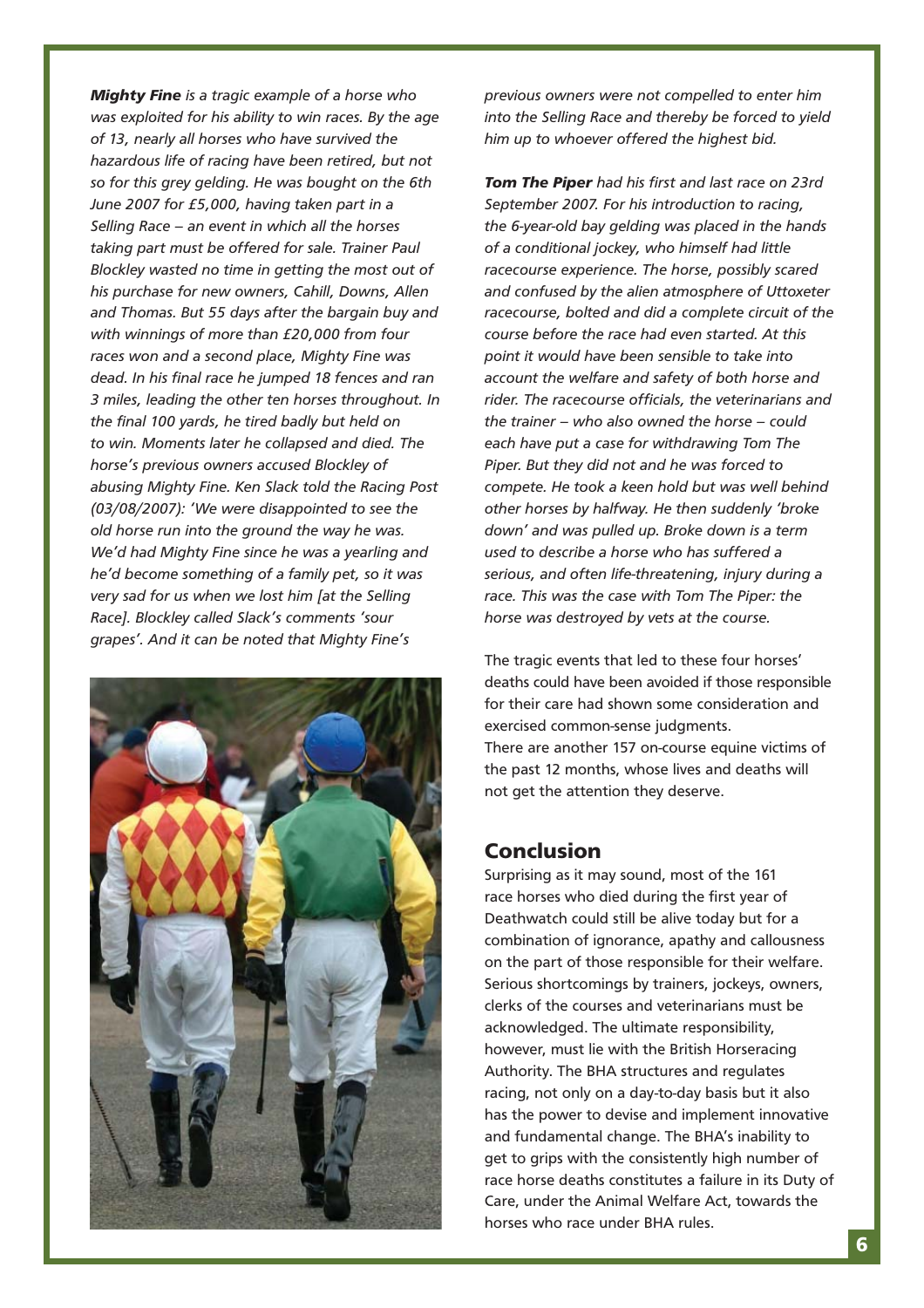# **Statistics**

**13th March 2007 (start of the Cheltenham Festival) to 12th March 2008**

## **TABLE 1**

## Racecourses, Discipline & Number of Horses who Died

| Course              | <b>Discipline</b> | Nos. Dead<br><b>Horses</b> |
|---------------------|-------------------|----------------------------|
| Sedgefield          | <b>NH</b>         | 11                         |
| Wincanton           | <b>NH</b>         | 9                          |
| Cheltenham          | <b>NH</b>         | 8                          |
| Plumpton            | <b>NH</b>         | 8                          |
| Stratford           | <b>NH</b>         | 8                          |
| Fontwell            | <b>NH</b>         | $\overline{7}$             |
| <b>Market Rasen</b> | <b>NH</b>         | 7                          |
| Uttoxeter           | <b>NH</b>         | 5                          |
| Carlisle            | <b>NH</b>         | 4                          |
| Exeter              | <b>NH</b>         | 4                          |
| Huntingdon          | <b>NH</b>         | 4                          |
| Lingfield           | <b>NH</b>         | 4                          |
| Ludlow              | <b>NH</b>         | 4                          |
| <b>Newton Abbot</b> | <b>NH</b>         | 4                          |
| <b>Towcester</b>    | <b>NH</b>         | 4                          |
| Aintree             | <b>NH</b>         | 3                          |
| <b>Ascot NH</b>     | <b>NH</b>         | 3                          |
| Bath                | Flat              | 3                          |
| Cartmel             | <b>NH</b>         | 3                          |
| Hereford            | <b>NH</b>         | 3                          |
| Kelso               | <b>NH</b>         | 3                          |
| Leicester           | <b>NH</b>         | 3                          |
| Lingfield           | <b>AW</b>         | 3                          |
| Wetherby            | <b>NH</b>         | 3                          |
| Wolverhampton       | <b>AW</b>         | 3                          |
| Worcester           | <b>NH</b>         | 3                          |
| <b>Bangor</b>       | <b>NH</b>         | $\overline{2}$             |
| Chepstow            | <b>NH</b>         | $\overline{2}$             |
| Doncaster           | <b>NH</b>         | $\overline{2}$             |
| Haydock             | <b>NH</b>         | $\overline{2}$             |
| Hexham              | <b>NH</b>         | $\overline{2}$             |
| Kempton             | <b>NH</b>         | $\overline{2}$             |
| Musselburgh         | <b>NH</b>         | $\overline{2}$             |
| Perth               | <b>NH</b>         | $\overline{2}$             |
| Pontefract          | Flat              | $\overline{2}$             |
| Windsor             | Flat              | $\overline{2}$             |
| Ascot               | Flat              | $\overline{1}$             |
| Ayr                 | Flat              | 1                          |
| Ayr                 | NΗ                | 1                          |
| <b>Beverley</b>     | Flat              | 1                          |
| <b>Brighton</b>     | Flat              | 1                          |
| Catterick           | <b>NH</b>         | 1                          |
| Chepstow            | Flat              | 1                          |
| Fakenham            | <b>NH</b>         | 1                          |
| Haydock             | Flat              | 1                          |
| Leicester           | Flat              | 1                          |
| Lingfield           | Flat              | 1                          |
| Newcastle           | <b>NH</b>         | 1                          |
| <b>Newmarket RM</b> | Flat              | 1                          |
| Salisbury           | Flat              | 1                          |
| Southwell           | AW                | 1                          |
| Southwell           | <b>NH</b>         | 1                          |
| <b>Taunton</b>      | <b>NH</b>         | $\mathbf{1}$               |
| <b>Total</b>        |                   | 161                        |

# **TABLE 2**

#### Racecourses with Multiple Deaths in a Day

| <b>Course</b>       | <b>Multiple Deaths in a Day</b> |
|---------------------|---------------------------------|
| Wincanton           | $4 + 2$                         |
| Ludlow              | 3                               |
| Market Rasen        | 3                               |
| <b>Newton Abbot</b> | 3                               |
| Cheltenham          | $2+2$                           |
| Stratford           | $2+2$                           |
| Carlisle            | $\mathcal{L}$                   |
| Fontwell            | $\mathcal{P}$                   |
| Plumpton            | 2                               |
| Sedgefield          | $\mathcal{P}$                   |
| Worcester           | $\mathcal{P}$                   |

# **TABLE 3**

## Racing Discipline in which Horses Died

| <b>Discipline</b> | <b>Nos. Dead</b> | $\frac{0}{\alpha}$ |
|-------------------|------------------|--------------------|
| <b>NH</b>         | 137              | 85                 |
| Flat              | 17               | 11                 |
| <b>AW Flat</b>    |                  |                    |

## **TABLE 4**

## Deaths in National Hunt Disciplines

| <b>Breakdown NH Disciplines</b> | <b>Deaths</b>  |
|---------------------------------|----------------|
| Chase                           | 31             |
| Novice Chase                    | 32             |
| <b>Hunter Chase</b>             | $\mathcal{P}$  |
| Hurdle                          | 36             |
| Novice Hurdle                   | 33             |
| <b>NH Flat</b>                  | 3              |
| <b>Total Chase</b>              | 65             |
| <b>Total Hurdle</b>             | 69             |
| <b>Total NH Flat</b>            | $\overline{3}$ |
| <b>NH Total</b>                 | 137            |